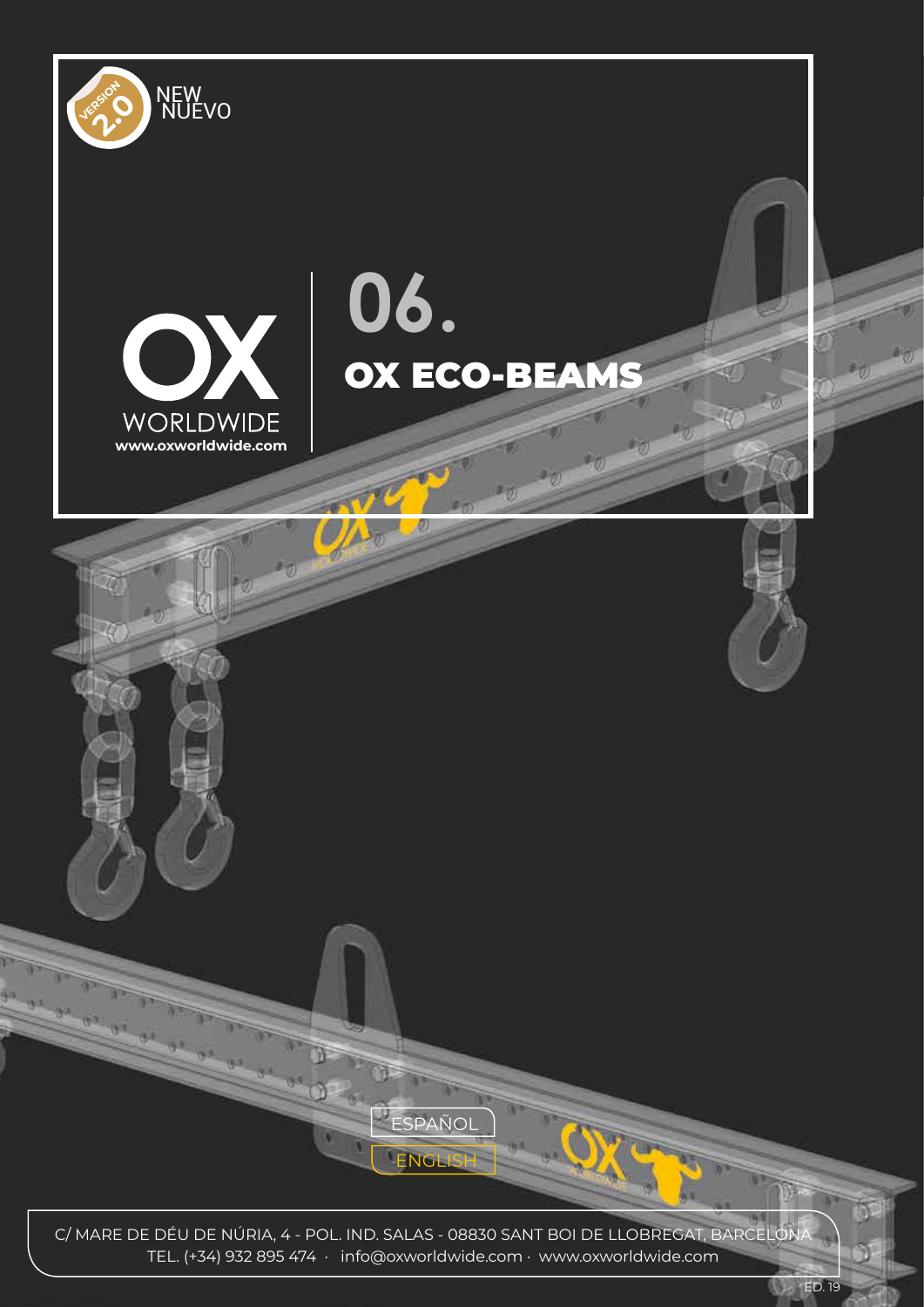# DE**SCRIPT**



### **SPECIFICATIONS ESPECIFICACIONES**

#### The "Eco-Beam" is an economical and fast-delivery lifting beam.

In OX Worldwide we have stock of the semi-manufactured products that make up the Eco-Beams, with which it is quick to assemble the lifting beam required by the customer within the range of capacities from 1 to 10 tons and lengths from 1000 to 4000 mm.

The frame of the Eco-Beam consists of one structure with a pattern of holes, a central lifting point and two drop links at the ends. The result is a fixed lifting beam. The fixed parts are screwed with its tightening torque and sealed by OX Worldwide.

El "Eco-Beam" es un balancín económico y de rápido suministro.

En OX Worldwide disponemos de stock de los semielaborados que conforman los Eco-Beams, con los cuales es rápido montar el balancín que solicite el cliente dentro del rango de capacidades de 1 a 10 toneladas y longitudes de 1000 a 4000 mm.

La base del Eco-Beam se compone de la estructura con un patrón de taladros, un tiro central y dos bajantes fijos en los extremos. El resultado es un balancín fijo. Los accesorios fijos vienen atornillados a su par de apriete nominal y lacrados por OX Worldwide.



Once the frame is assembled, we have a wide range of accessories that can be added to the EcoBeam to solve different needs and convert, for example, the fixed lifting beam into an adjustable lifting beam.

Una vez montada la base, tenemos una amplia gama de accesorios que se pueden añadir al EcoBeam para resolver distintas necesidades y convertir, por ejemplo, el balancín fijo en un balancín regulable.

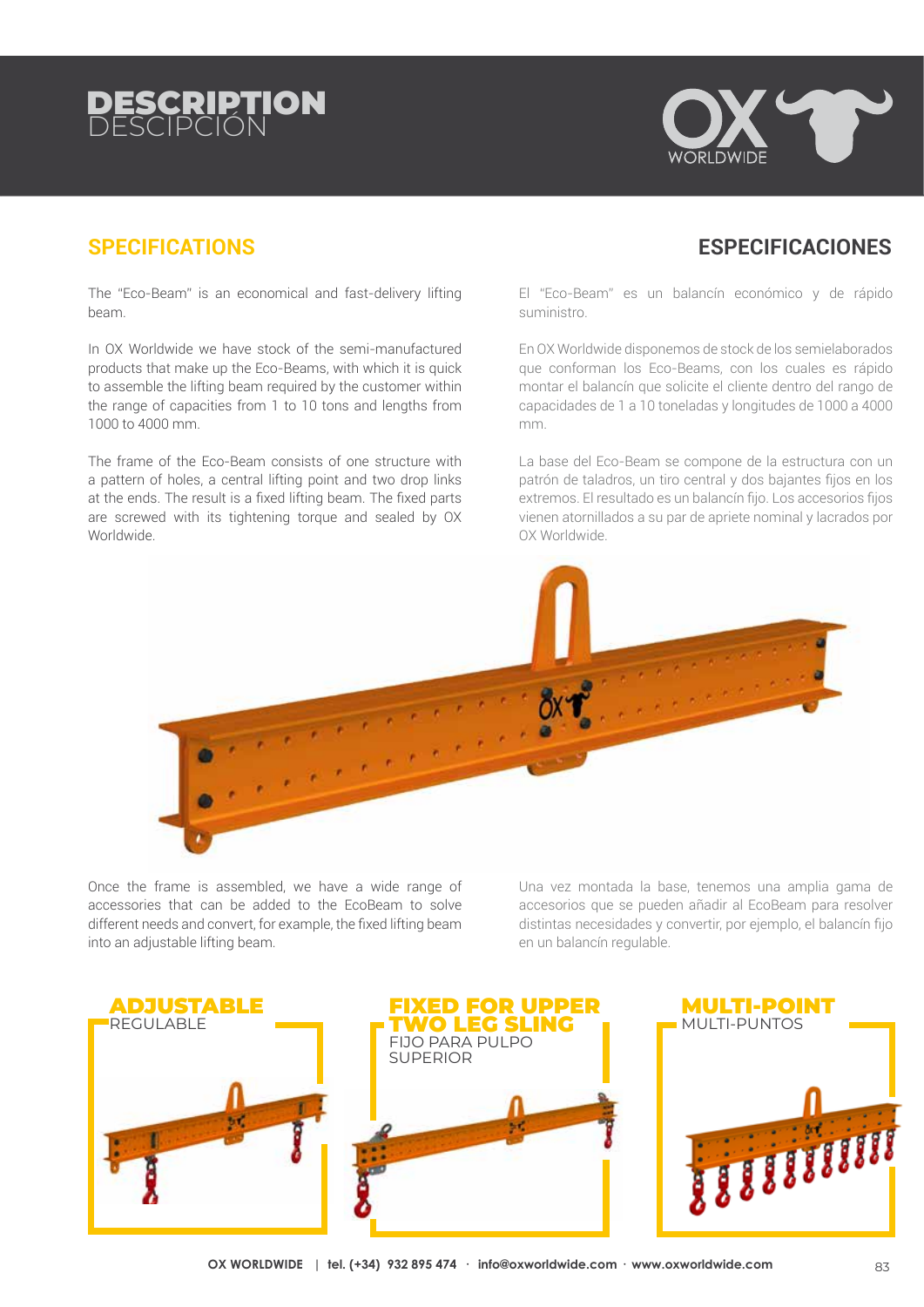## CAPACITY TABLE TABLA DE CAPACIDAD

#### **FIXED ECO-BEAMS FRAME BASE FIJA ECO-BEAMS**



| W.L.L. | L    | <b>CODE</b>   | $H*$ | A   | B   | $\mathbf C$ | ØD | <b>Shackle</b>    | L1   | H1  | <b>W</b> | <b>WEIGHT**</b> | Ref.<br>Accs.<br>*** |
|--------|------|---------------|------|-----|-----|-------------|----|-------------------|------|-----|----------|-----------------|----------------------|
|        | 1000 | 824EB20101010 | 525  | 100 | 115 | 55          | 22 | 3,251             | 1100 | 330 | 118      | 38,5            | 010                  |
|        |      |               |      |     |     |             |    |                   |      |     |          |                 |                      |
|        | 2000 | 824EB20102010 | 525  | 100 | 115 | 55          | 22 | 3,251             | 2100 | 330 | 118      | 64,5            | 010                  |
|        | 3000 | 824EB20103010 | 525  | 100 | 115 | 55          | 22 | 3,251             | 3100 | 330 | 118      | 90              | 010                  |
|        | 4000 | 824EB20104010 | 525  | 100 | 115 | 55          | 22 | 3,251             | 4100 | 330 | 118      | 116             | 010                  |
|        | 2000 | 824EB20202010 | 525  | 100 | 115 | 55          | 22 | 3,251             | 2100 | 330 | 118      | 64,5            | 010                  |
|        | 3000 | 824EB20203010 | 525  | 100 | 115 | 55          | 22 | 3.25 <sub>1</sub> | 3100 | 330 | 118      | 90              | 010                  |
|        | 4000 | 824EB20204030 | 580  | 100 | 150 | 65          | 22 | 3.25 <sub>1</sub> | 4100 | 390 | 135      | 144.5           | 030                  |
|        | 2000 | 824EB20302030 | 580  | 100 | 150 | 65          | 22 | 3.25 <sub>1</sub> | 2100 | 390 | 121      | 68              | 030                  |
|        | 3000 | 824EB20303030 | 580  | 100 | 150 | 65          | 22 | 3.25 <sub>1</sub> | 3100 | 390 | 135      | 112.5           | 030                  |
|        | 4000 | 824EB20304050 | 785  | 100 | 185 | 85          | 29 | 6,51              | 4100 | 520 | 155      | 197.5           | 050                  |
|        | 2000 | 824EB20502030 | 580  | 100 | 150 | 65          | 22 | 3.25 <sub>1</sub> | 2100 | 390 | 135      | 81              | 030                  |
|        | 3000 | 824EB20503050 | 785  | 100 | 185 | 85          | 29 | 6,51              | 3100 | 520 | 155      | 154.5           | 050                  |
|        | 4000 | 824EB20504050 | 785  | 100 | 185 | 85          | 29 | 6,51              | 4100 | 520 | 175      | 258,5           | 050                  |
|        | 2000 | 824EB21002100 | 905  | 100 | 270 | 110         | 29 | 6,51              | 2100 | 650 | 180      | 153             | 100                  |
|        | 3000 | 824EB21003100 | 905  | 100 | 270 | 110         | 29 | 6,51              | 3100 | 650 | 200      | 263,5           | 100                  |
|        | 4000 | 824EB21004100 | 905  | 100 | 270 | 110         | 29 | 6,51              | 4100 | 650 | 200      | 338             | 100                  |

\* Approximated dimension, it depends on the accessories.

\* Dimensiones aproximadas, dependen de los accesorios

\*\* Weight without accessories.

\*\* Peso sin accesorios.

\*\*\* Place the accessories needed, see next page of accessories available.

\*\*\* Colocar los accesorios que necesiten, ver la página siguiente de accesorios disponi-

bles.

Other dimensions on request.

Otras medidas, a consultar.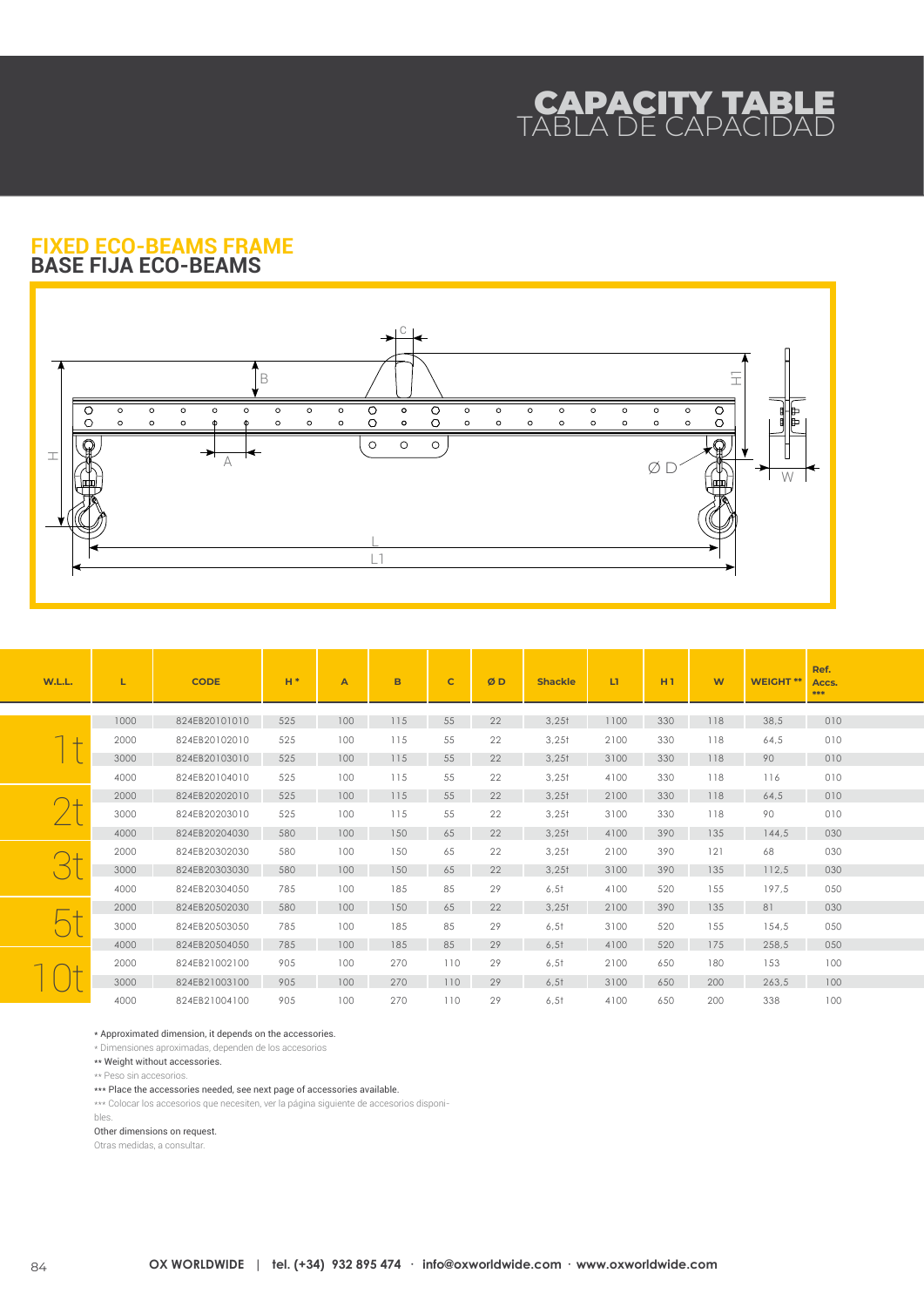





| <b>BR</b> | <b>ADJUSTABLE LIFTING POINT</b> / BAJANTE REGULABLE / |                              |                                              |                                         |                                       |                           |  |  |  |
|-----------|-------------------------------------------------------|------------------------------|----------------------------------------------|-----------------------------------------|---------------------------------------|---------------------------|--|--|--|
|           | <b>MODEL</b><br><b>MODELO</b>                         | <b>CODE</b><br><b>CÓDIGO</b> | <b>DIMENSIONS</b><br><b>DIMENSIONES (mm)</b> | <b>LOWER</b> <sub>Ø</sub><br>Ø INFERIOR | <b>SHACKLE</b><br><b>GRILLETE (t)</b> | <b>WEIGHT</b><br>PESO(kg) |  |  |  |
|           | <b>BR010</b>                                          | 824EB2BR010                  | $190 \times 80$                              | 22                                      | 3.25                                  |                           |  |  |  |
|           | <b>BR 030</b>                                         | 824EB2BR030                  | $200 \times 80$                              | 22                                      | 3.25                                  | .4                        |  |  |  |
|           | <b>BR 050</b>                                         | 824EB2BR050                  | $265 \times 80$                              | 29                                      | 6.5                                   | 1,8                       |  |  |  |
|           | BR 100                                                | 824EB2BR100                  | $305 \times 80$                              | 29                                      | 6.5                                   | 3.1                       |  |  |  |

BM<sup>1</sup>

#### **MEDIUM LIFTING POINT** / BAJANTE REGULABLE MEDIO

| <b>MODEL</b><br><b>MODELO</b> | <b>CODE</b><br><b>CÓDIGO</b> | <b>DIMENSIONS</b><br><b>DIMENSIONES (mm)</b> | <b>LOWER</b> Ø<br>Ø INFERIOR | <b>SHACKLE</b><br><b>GRILLETE (t)</b> | <b>WEIGHT</b><br>PESO(kg) |
|-------------------------------|------------------------------|----------------------------------------------|------------------------------|---------------------------------------|---------------------------|
| <b>BM 010</b>                 | 824EB2BM010                  | 190 x 180                                    | 22                           | 3,25                                  | 2,1                       |
| <b>BM 030</b>                 | 824EB2BM030                  | 200 x 180                                    | 22                           | 3.25                                  | 2,6                       |
| <b>BM 050</b>                 | 824EB2BM050                  | 265 x 180                                    | 29                           | 6,5                                   | 3,4                       |
| <b>BM 100</b>                 | 824EB2BM100                  | 305 x 180                                    | 29                           | 6.5                                   | 6,1                       |

| ΤŊ | <b>DIAGONAL LIFTING POINT TIRO DIAGONAL</b> |                       |                                       |                                                   |                                |                                        |                                |                           |
|----|---------------------------------------------|-----------------------|---------------------------------------|---------------------------------------------------|--------------------------------|----------------------------------------|--------------------------------|---------------------------|
|    | <b>MODEL</b><br>modelo                      | <b>CODE</b><br>código | <b>DIMENSIONS</b><br>dimensiones (mm) | <b>LOWER</b> <sub>Ø</sub><br>$\emptyset$ inferior | <b>SHACKLE</b><br>qrillete (t) | <b>UPPER</b> Ø<br>$\emptyset$ inferior | <b>SHACKLE</b><br>grillete (t) | <b>WEIGHT</b><br>peso(kg) |
|    |                                             |                       |                                       |                                                   |                                |                                        |                                |                           |
| w  | TD 010                                      | 824EB2TD010           | $270 \times 180$                      | 22                                                | 3.25                           | 22                                     | 3.25                           | 3,3                       |
|    | TD 030                                      | 824EB2TD030           | 280 x 180                             | 22                                                | 3.25                           | 29                                     | 6.5                            | 4.2                       |
|    | TD 050                                      | 824EB2TD050           | $370 \times 180$                      | 29                                                | 6.5                            | 29                                     | 6.5                            | 5,6                       |
|    | TD 100                                      | 824FB2TD100           | 420 x 180                             | 29                                                | 6.5                            | 31                                     | 8.5                            | 9,4                       |

|  |                               | <b>OUICK MOUNTING BOLTS</b> ASA RÁPIDA CON TORNILLOS |                                              |                           |  |  |  |
|--|-------------------------------|------------------------------------------------------|----------------------------------------------|---------------------------|--|--|--|
|  | <b>Model</b><br><b>MODELO</b> | Code<br><b>CÓDIGO</b>                                | <b>Dimensions</b><br><b>DIMENSIONES (mm)</b> | <b>Weight</b><br>PESO(kg) |  |  |  |
|  |                               |                                                      |                                              |                           |  |  |  |
|  | $A$ 013 <sup>*</sup>          | 824EB2A013                                           | 98 x 40 x 120                                | 0,6                       |  |  |  |
|  | A 050                         | 824EB2A050                                           | $136 \times 40 \times 145$                   | $\cdot$                   |  |  |  |
|  | A 100                         | 824EB2A100                                           | $163 \times 40 \times 145$                   | 1.3                       |  |  |  |
|  |                               |                                                      |                                              |                           |  |  |  |

\*For the accessories 010 & 030

\* Para los accesorios 010 y 030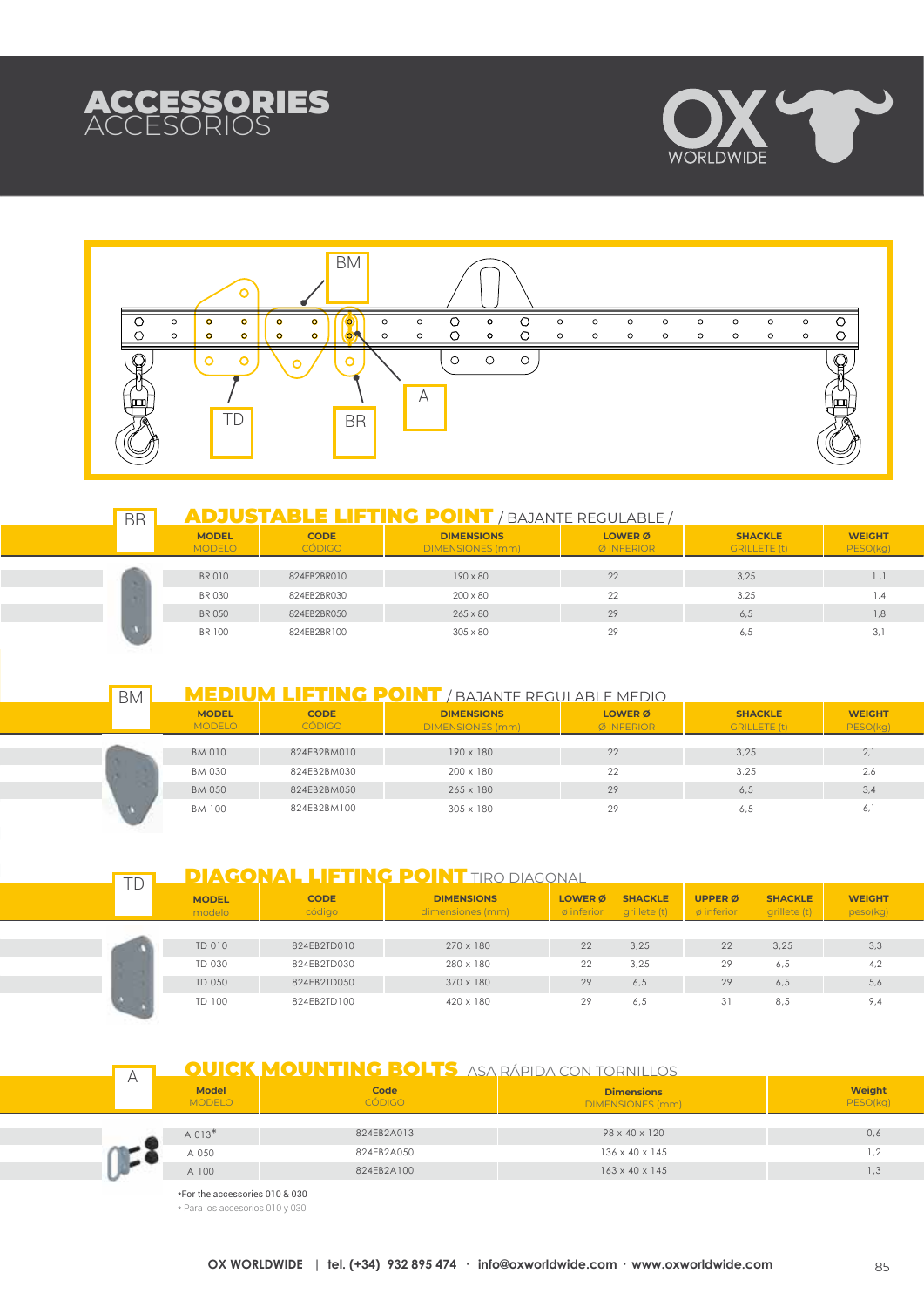



## **CUSTOM-MADE ACCESSORIES**

In addition, in OX Worldwide we have the capacity to design and manufacture other accessories for the Eco-Beams, in order to solve the special needs of each client. For example: upper lifting point with special measures, hooks with lock at the end, legs, accessory for handling with a forklift...

## **ACCESORIOS A MEDIDA**

Además, en OX Worldwide tenemos la capacidad de diseñar y fabricar otros accesorios para los Eco-Beams, con el fin de solventar las necesidades especiales de cada cliente. Como por ejemplo: tiros con medidas especiales, ganchos con cierre en los laterales, patas, accesorio para la manipulación con las palas del toro…